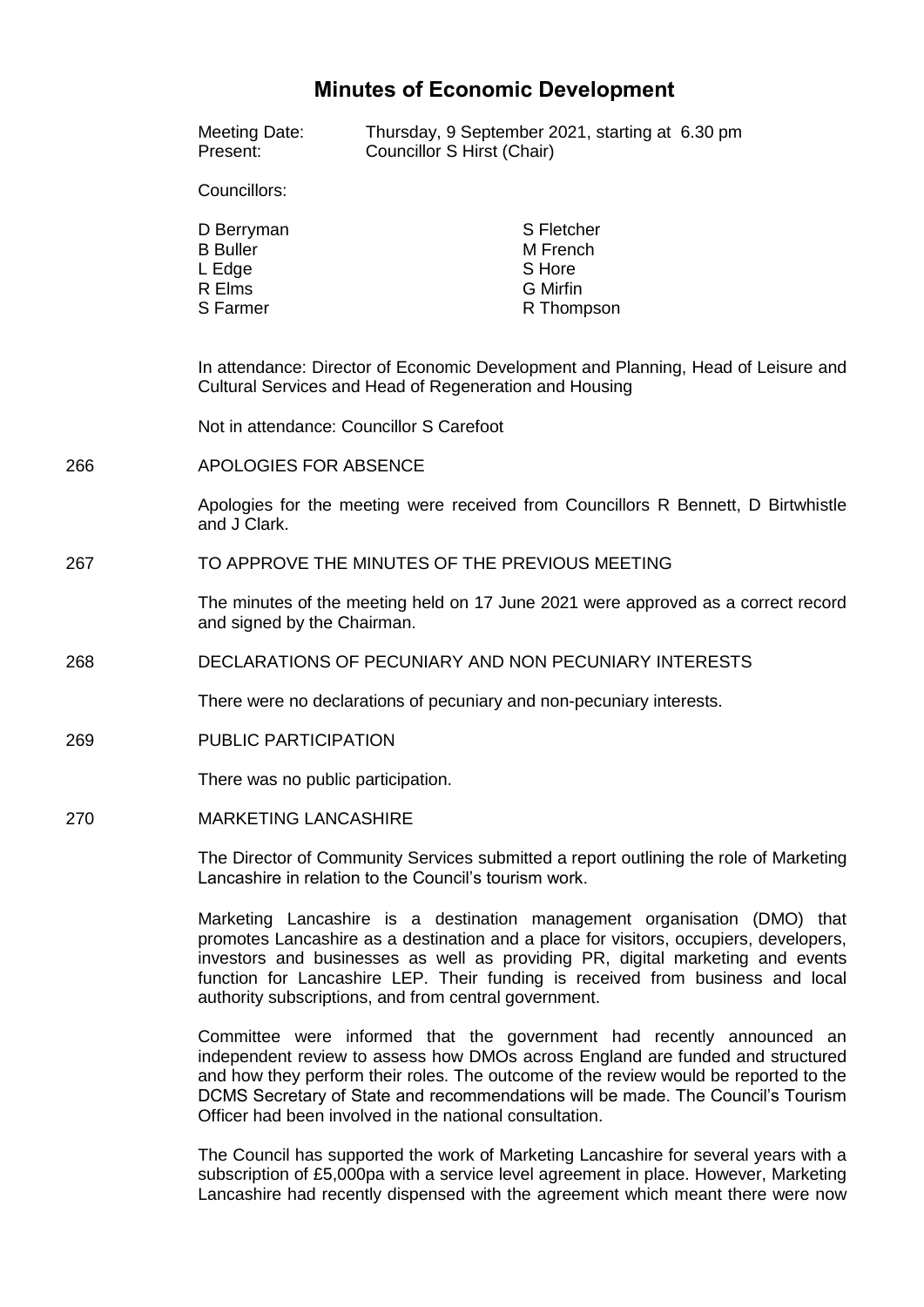limited ways in which the organisation remained accountable in terms of value for money.

Officers recommended to committee that to ensure the Council gets value for money, new conditions for the delivery of service be negotiated with Marketing Lancashire addressing areas of current concern around tourism and economic development strategy, the identity of Ribble Valley, communication, collaboration on social media and the lack of involvement in marketing campaigns.

RESOLVED THAT COMMITTEE:

Delegate to the Director of Community Services in consultation with the Chair and Vice of committee to draft new conditions for the delivery of service and negotiate with Marketing Lancashire to establish a better working relationship which ensures value for money and effective delivery of co-ordinated tourism and economic development strategy.

271 COVID 19 ECONOMIC IMPACTS UPDATE

The Director of Economic Development and Planning submitted a report for information on the assessment of the ongoing impact of the coronavirus pandemic on the economy of the Ribble Valley.

The report outlined unemployment and furlough rates in Ribble Valley as well as data of vacant shop surveys in Whalley, Longridge and Clitheroe. Generally speaking there had been a positive reaction to the removal of Covid-19 restrictions.

## 272 TOURISM UPDATE

The Director of Community Services submitted a report for information highlighting general progress on tourism activity with particular reference to measures taken to support the visitor economy during the pandemic as well as the priorities as recovery continues. The report referred to the relaunch of several tourism initiatives.

273 CAPITAL MONITORING 2021/22

The Director of Resources submitted a report for information on the progress on this committee's 2021/22 capital programme for the period to the end of July 2021.

There had been no spend on the two schemes in the capital programme and at this stage it was unclear whether they would be completed in-year.

## 274 REPORTS FROM REPRESENTATIVES ON OUTSIDE BODIES

There were no reports from representatives on outside bodies.

275 EXCLUSION OF PRESS AND PUBLIC

That by virtue of the next item of business being exempt information under Paragraph 3 of Part 1 of Schedule 12A of the Local Government Act the press and public be now excluded from the meeting.

276 LAND AT A59

The Director of Economic Development and Planning submitted a report updating members on the development appraisal work for the land along the A59 in Clitheroe.